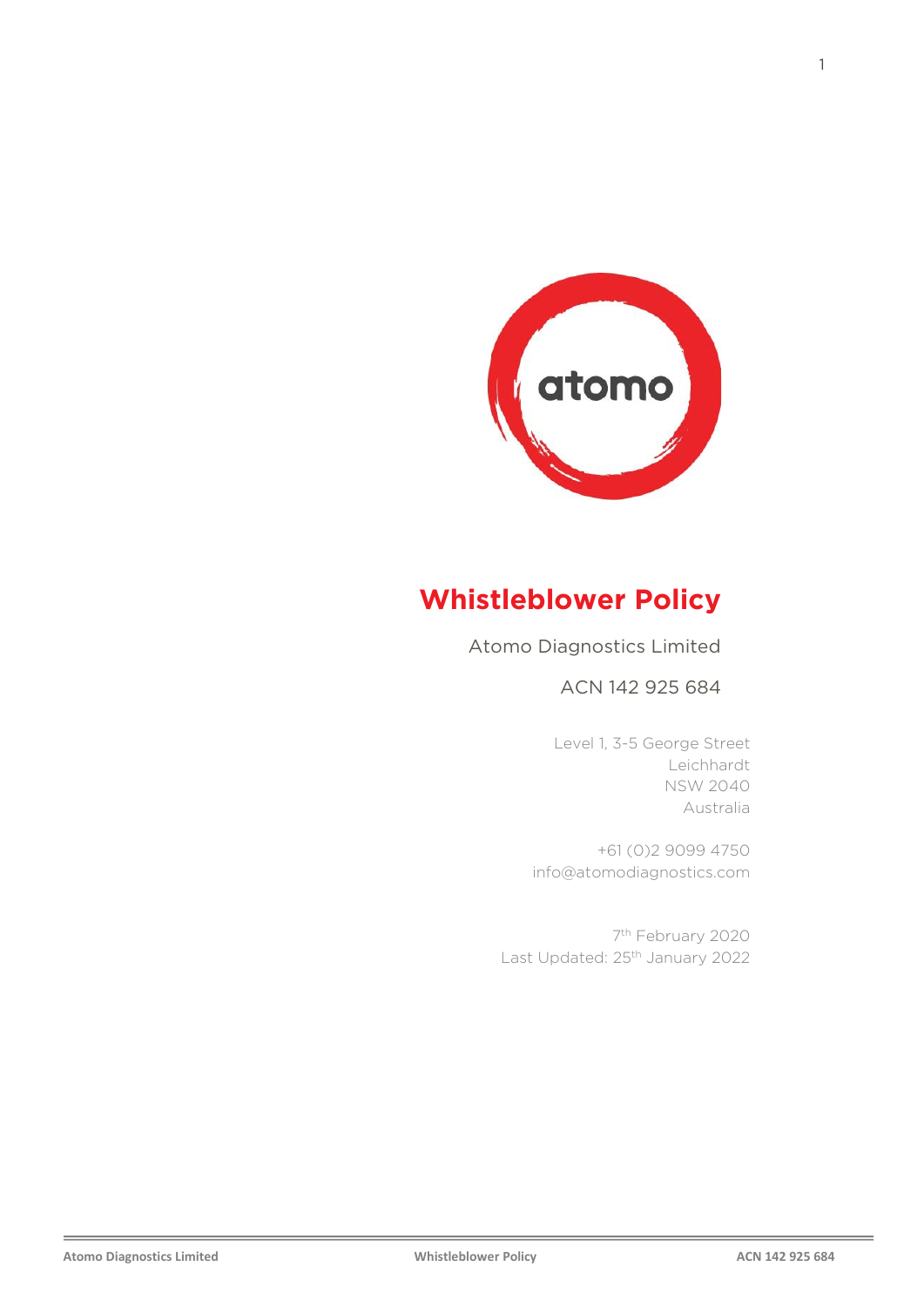| 1.  | Introduction                                              | p. 3  |
|-----|-----------------------------------------------------------|-------|
| 2.  | Purpose                                                   | p. 3  |
| 3.  | Confidentiality of a Whistleblower's Identity             | p. 5  |
| 4.  | Reporting Anonymously                                     | p. 6  |
| 5.  | How Will a Disclosure of Reportable Conduct be Addressed? | p. 6  |
| 6.  | Fair Treatment of Employees Mentioned in a Disclosure     | p. 8  |
| 7.  | Protection from Detrimental Acts or Omissions             | p. 8  |
| 8.  | Reporting, Monitoring and Review of Investigations        | p. 9  |
| 9.  | Reporting to Other Persons and Organisations              | p. 10 |
| 10. | Legal Advice                                              | p. 10 |
| 11. | Public Interest and Emergency Disclosures                 | p. 11 |
| 12. | Advice on Whether a Matter is Reportable Conduct          | p. 11 |
| 13. | <b>False Reporting</b>                                    | p. 11 |
| 14. | Protection Against Legal Actions                          | p. 12 |
| 15. | Disclosures Not Covered By This Policy                    | p. 12 |
| 16. | Access to This Policy                                     | p. 13 |
| 17. | Training                                                  | p. 13 |
| 18. | Review of Policy                                          | p. 13 |
| 19. | Definitions                                               | p. 1a |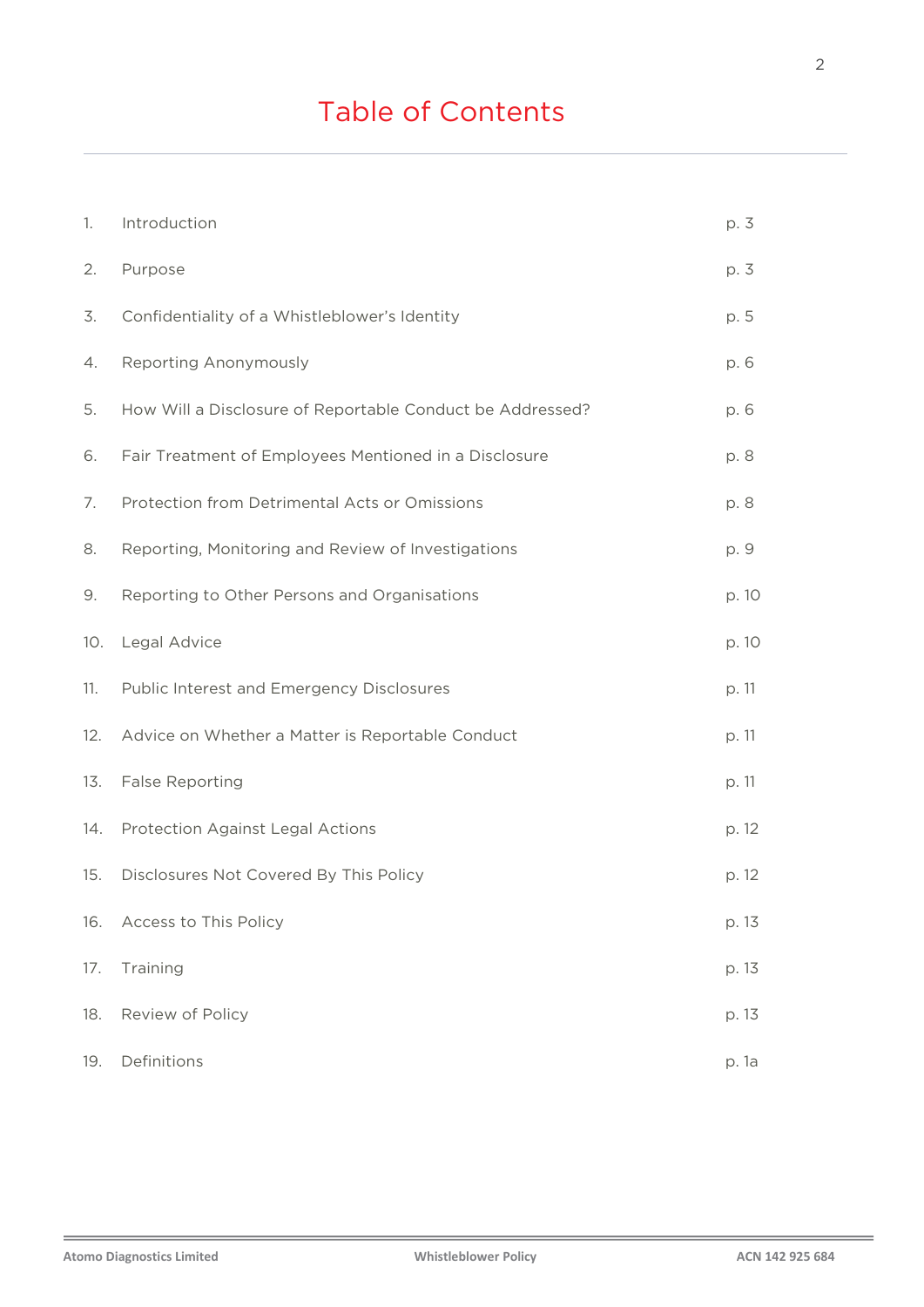Date adopted by the board: 7th February 2020

#### 1. Introduction

Whistleblowers play an important role in the identification of wrongdoing and for this reason, they are key players in a company's governance framework, particularly in the area of risk management.

Atomo Diagnostics Limited and its subsidiaries and controlled entities (the Group) recognise that individuals who are considering reporting wrongdoing may fear that their identity will be disclosed and that they will suffer retribution or other detriment by reason of having reported wrongdoing.

Atomo Diagnostics Limited encourages a culture of reporting actual or suspected conduct which is illegal, unacceptable or undesirable and any person who reports conduct as a whistleblower who is acting honestly, reasonably and with a genuine belief about the conduct will be supported and protected.

#### 2. Purpose

The purpose of this Policy is to:

- support the Group's values and Code of Conduct;
- ensure that individuals who disclose wrongdoing can do so safely, securely and with confidence that they will be protected and supported by the Group;
- ensure that whistleblower disclosures are dealt with appropriately and on a timely basis;
- provide transparency regarding the Group's processes for receiving, handling and investigating whistleblower disclosures;
- encourage employees and business partners of the Group to have the confidence to speak up and report wrongdoing; and
- help deter wrongdoing.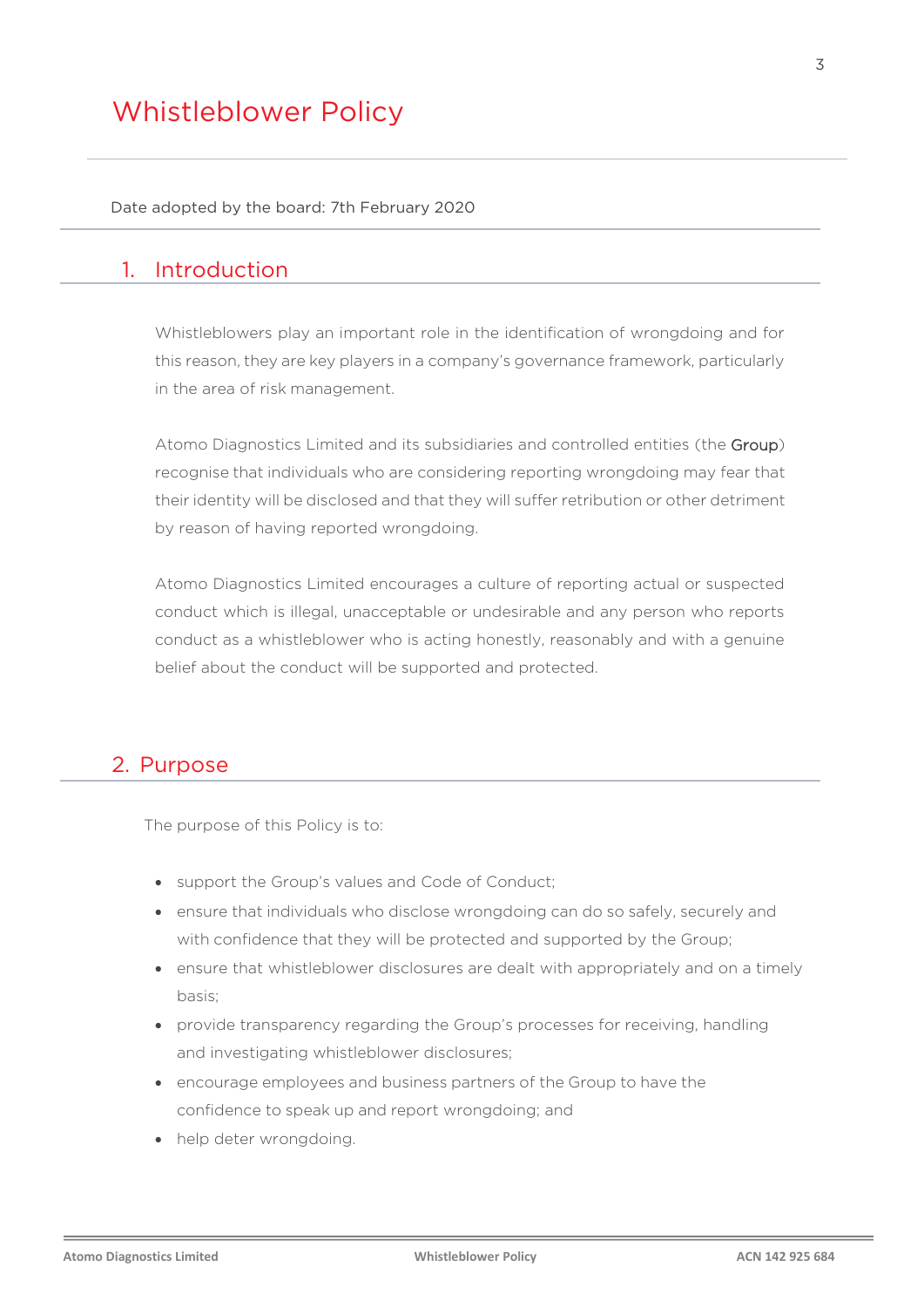Words in bold have the meaning stated in section 19 Definitions and appear in bold when first used.

1. Who does this Policy apply to?

This policy covers all Eligible Persons.

Any person in the Group can make a disclosure of Reportable Conduct under this Policy and is encouraged to do so.

2. How to make a disclosure of Reportable Conduct

Disclosure of Reportable Conduct may be made by contacting a designated Whistleblower Protection Officer.

Disclosures may be made anonymously, confidentially, securely and outside of business hours. The Group's Whistleblower Protection Officers are:

| <b>Whistleblower Protection Officer</b> | <b>Contact details</b>                  |
|-----------------------------------------|-----------------------------------------|
| HR and Administration Manager           | Priscilla Strachan                      |
|                                         | priscilla.strachan@atomodiagnostics.com |
|                                         | +61 2 414 398 768                       |
| Company Secretary                       | Tharun Kuppanda                         |
|                                         | Tharun.Kuppanda@boardroomlimited.com.au |
|                                         | +61 2 8016 2890                         |
| Chair of the Audit Committee            | auditchair@atomodiagnostics.com         |

Disclosure of Reportable Conduct must be based on information that is directly known to the person making the disclosure. That person must have reasonable grounds to suspect the alleged Reportable Conduct has occurred or is likely to occur. This does not include rumours of Reportable Conduct or hearsay.

When making a disclosure of Reportable Conduct, whistleblowers are encouraged to clearly communicate that they are making a disclosure of Reportable Conduct and to provide as much information as possible, including any known details related to the Reportable Conduct and any steps that have been taken to disclose the matter elsewhere in an attempt to resolve the concern.

Whistleblowers are not expected to investigate their concerns or to provide their validity prior to making a disclosure of Reportable Conduct.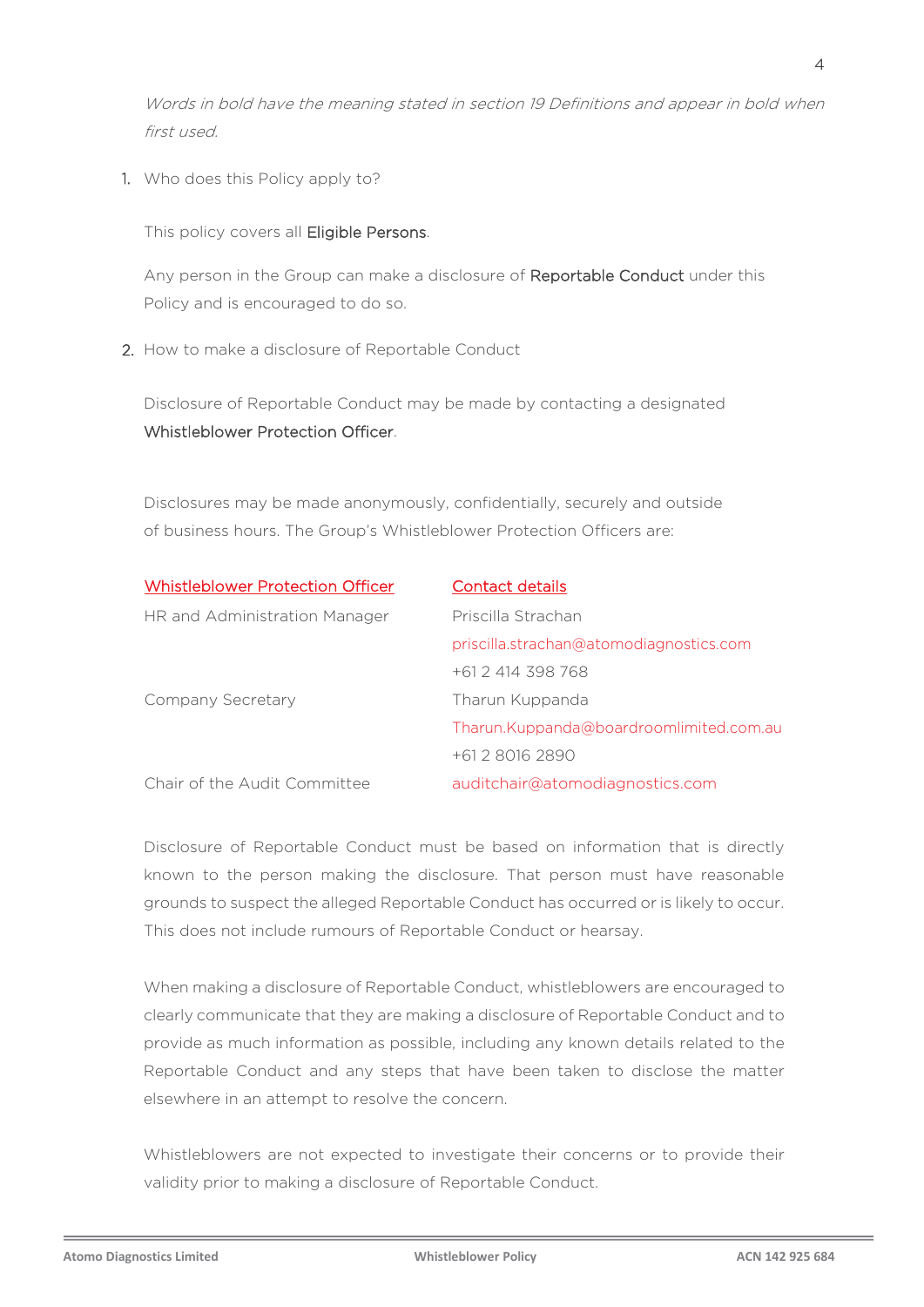Persons making a disclosure may advise that they wish to remain anonymous or place restrictions on who knows their identity. The Group will comply with these requests and will still make best endeavours to investigate an anonymous disclosure. However, there may be limitations in investigating a disclosure where a whistleblower does not consent to disclosure of their identity.

If a discloser wishes to remain anonymous, if possible, they should maintain ongoing two-way communication with the Group so the Group can ask follow-up questions or provide updates and feedback.

If an Eligible Person discloses Reportable Conduct to an Eligible Recipient, the Eligible Recipient must as soon as reasonably possible and with the whistleblower's consent, notify a Whistleblower Protection Officer to ensure that the Group's mechanisms for protecting and safeguarding disclosers can commence as soon as possible.

Whistleblowers may qualify for protection if disclosures of Reportable Conduct are made to legal practitioners, the police or other regulatory bodies.<sup>1</sup>

The Group will not prevent (whether through a confidentiality agreement or otherwise) an Eligible Person from making a disclosure of Reportable Conduct to a regulator, the police or legal practitioner but whistleblowers are encouraged to contact a Whistleblower Protection Officer or independent legal practitioner prior to making a "public interest" or "emergency disclosure" in order to properly understand the criteria that qualifies those types of disclosures for protection.[1](#page-4-0)

#### 3. Confidentiality of a Whistleblower's Identity

The Group will take disciplinary action, which may include dismissal, against any person who makes an unauthorised disclosure of the identity of a person who makes a disclosure of Reportable Conductunder this Policy or of information that is likely to lead to the identification of that person.

<span id="page-4-0"></span><sup>&</sup>lt;sup>1</sup> In Australia, this includes the Australian Taxation Office, the Australian Prudential Regulation Authority and the Australian Securities and Investments Commission and where the disclosure qualifies as "public interest" or "emergency" disclosure under Australian law, journalists or members of the Commonwealth, State or Territory parliaments.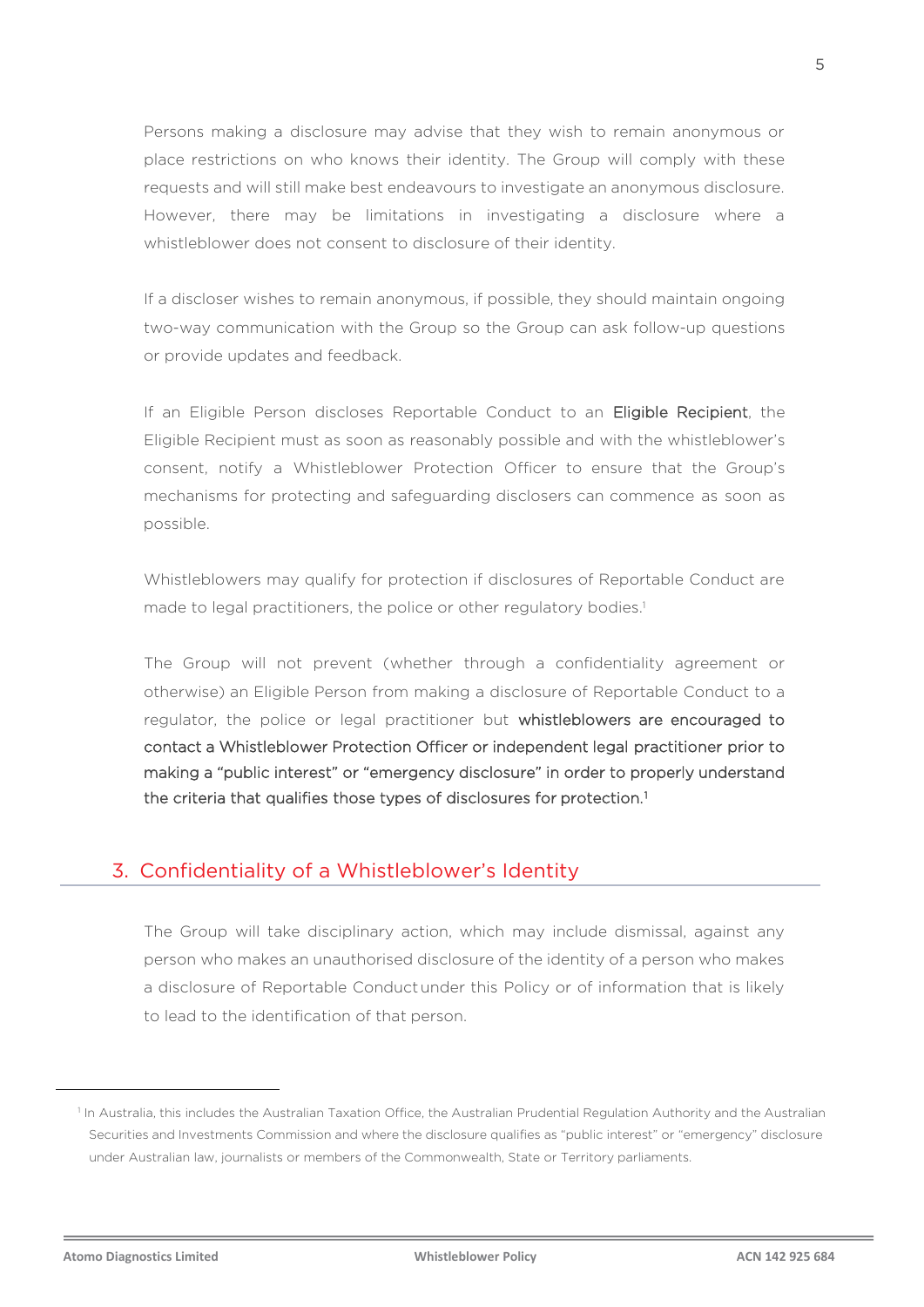It is an offence under Australian law for a person who has directly or indirectly obtained information about the identity of a person who has made a protected disclosure, to disclose the identity of that person or information that is likely to lead to the identification of that person, without authorisation or in accordance with applicable laws.

#### 4. Reporting Anonymously

An Eligible Person may make a report about Reportable Conduct anonymously if they would prefer. However, the Group encourages Eligible Persons to share their identity wherever possible as this will make it easier for the Group to fully investigate the report and to provide the person with the supportand protections described in this Policy.

If an Eligible Person wishes to remain anonymous, they are encouraged to remain in contact with the Group and maintain ongoing two-way communication with the Group so that follow-up questions may be asked and the Group can provide feedback.

An Eligible Person who wishes to remain anonymous may wish to adopt a pseudonym for the purpose of the disclosure.

Reports may be made anonymously and still be protected under the applicable law.

#### 5. How Will a Disclosure of Reportable Conduct be Addressed?

The Whistleblower Protection Officers are responsible for receiving, forwarding and acting upon disclosures made under this Policy.

A disclosure will be acknowledged by the Whistleblower Protection Officer within a reasonable period after the disclosure is received, if the discloser can be contacted.

Disclosures of Reportable Conduct will be assessed by the Whistleblower Protection Officer as to whether further investigation is appropriate. The matters will then be referred to a designated Whistleblower Investigation Officer for investigation.

The whistleblower will be informed of the Whistleblower Investigation Officer's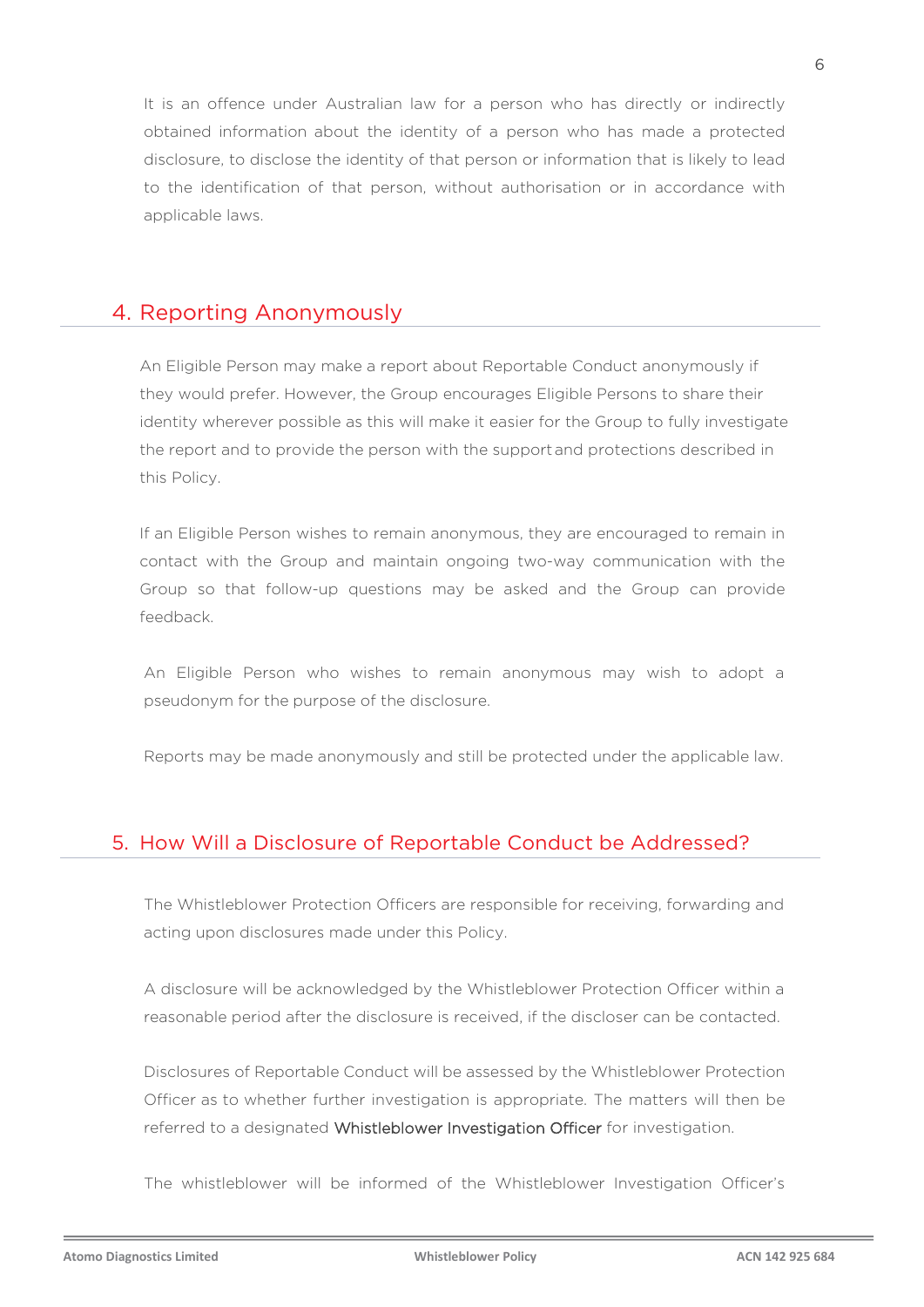appointment and the Whistleblower Investigation Officer will contact the whistleblower as soon as practicable to acknowledge receipt of the disclosure and to establish a process, including expected timeframes, for reporting to the whistleblower on the progress of dealing with the disclosure (except where the disclosure has been made on an anonymous basis).

The whistleblower will be contacted by the Whistleblower Investigation Officer, as soon as practicable, to discuss the whistleblower's welfare and to discuss a communication process, if required (except where the disclosure has been made on an anonymous basis).

If it is determined that there is insufficient information or evidence to warrant further investigation, the whistleblower will be informed at the earliest possible opportunity. No further action will be taken (except where the disclosure has been made on an anonymous basis).

Where a formal investigation is initiated, this will be an objective fair, independent, thorough and confidential process, without bias, conducted by the Whistleblower Investigation Officer.

Investigations will be independent of the business unit in respect of which allegations have been made, the whistleblower, or any person who is the subject of the Reportable Conduct.

The whistleblower will be informed by the Whistleblower Investigation Officer of the final outcome of the investigation, where appropriate and possible.

Where investigations substantiate an allegation arising from the disclosure of Reportable Conduct, the matter will be dealt with in accordance with established administrative or disciplinary procedures, which may result in disciplinary action, including termination of employment or engagement and matters may be referred to external parties where appropriate (e.g. in matters that may involve criminal behaviour).

All information relating to a disclosure and its investigation will be retained under strict security and confidentiality.

Unauthorised release of information to someone not involved in the investigation without the consent of a whistleblower will be a breach of this Policy except where the disclosure is required by law or it is appropriate to make the disclosure to a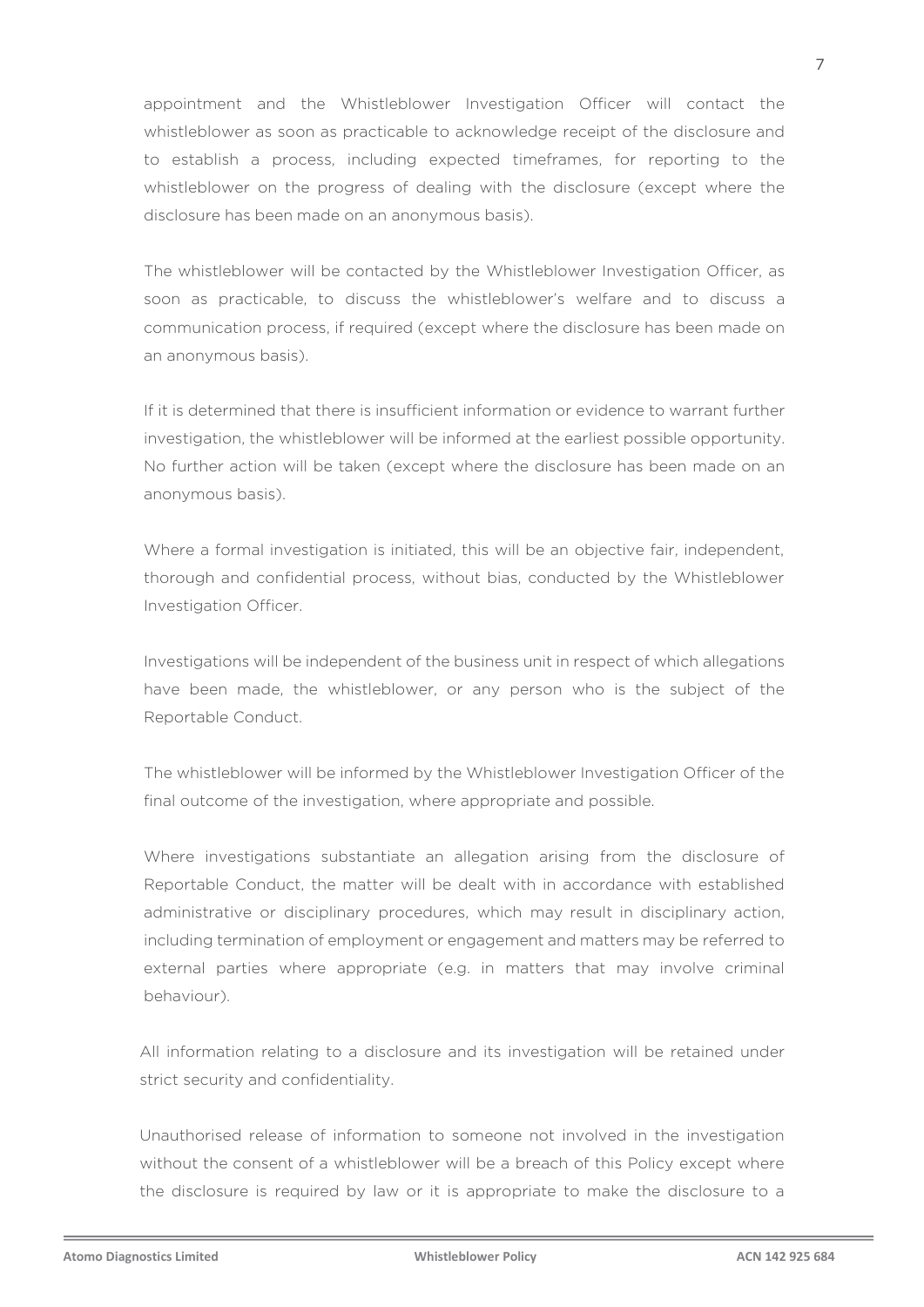regulator. Only a restricted number of people who are directly involved in handling and investigating a disclosure are made aware of a discloser's identity or information that is likely to lead to the identification of the discloser.

## 6. Fair Treatment of Employees Mentioned in a Disclosure

Any Group employee who is the subject of, or mentioned in, a **Protected Report** will be:

- informed about the matter in accordance with the principles of natural justice and procedural fairness;
- given a reasonable opportunity to put their case to the Whistleblower Investigation Officer if any investigation is conducted; and
- informed of the outcome of the investigation (but will not be given a copy of the investigation report).

Where an investigation does not substantiate a disclosure made in a Protected Report, the fact that an investigation has been carried out, the results of the investigation, and the identity of any person the subject of the report will remain confidential, unless the subject of the report requests otherwise

## 7. Protection from Detrimental Acts or Omissions

A person cannot engage in conduct that victimises or causes detriment to a discloser (or another person) in relation to a discloser if:

- that person believes or suspects that the discloser made, may have made, proposes to make or could make a disclosure that qualifies for protection; and
- the belief or suspicious is the reason, or part of the reason, for the conduct.

All persons must abstain from any activity that is or could be perceived to be victimisation or harassment of persons who make disclosures under this Policy. The Group will take disciplinary action, which may include dismissal, against any person who causes detriment or threatens to cause detriment to a person because they believe or suspect that the person has made, proposes to make or could make a disclosure under this Policy.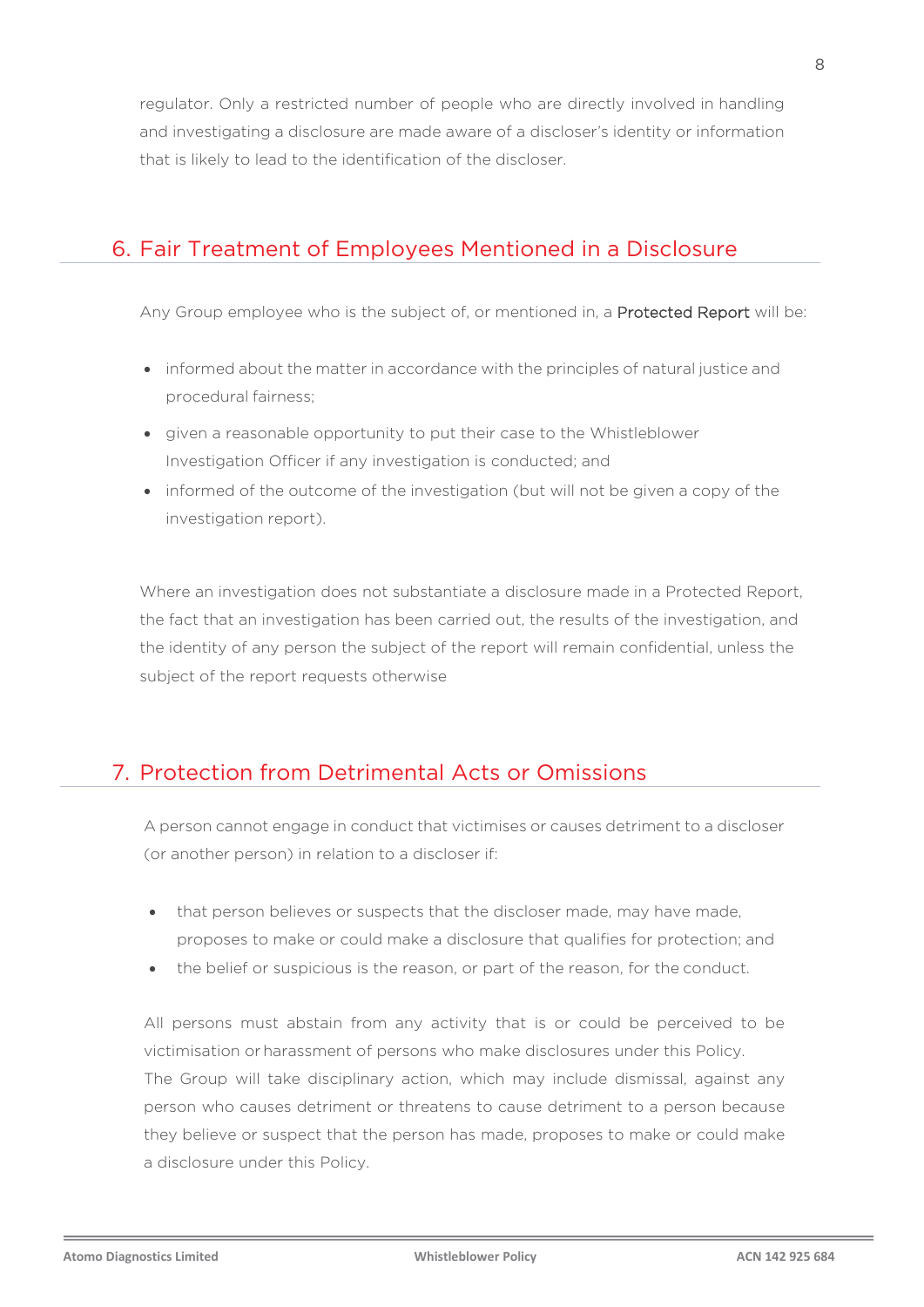For the purposes of this Policy, 'detrimental conduct' includes but is not limited to dismissal, injury of a person in his or her employment or engagement, alteration of a person's position or duties to his or her disadvantage, discrimination, harassment, intimidation, harm or injury to a person including psychological harm, damage to a person's property, reputation, business or financial position, and any other damage to a person.

Australian law provides that a court may order a person who causes detriment to a whistleblower to pay the whistleblower compensation (or other remedies) in respect of any loss, damage or injury suffered because of a disclosure and if an entity failed to take reasonable precautions and exercise due diligence to prevent the detrimental conduct.

A person who makes a disclosure in accordance with applicable laws is protected from civil, criminal and administrative liability in relation to their disclosure. However, these protections do not grant immunity for any misconduct the discloser has engaged in that is revealed in their disclosure.

## 8. Reporting, Monitoring and Reviews of Investigations

This Policy sets out the minimum standards required for all personnel of the Group.

The Whistleblower Investigation Officer is to report to the Audit Committee with respect to the disclosure of and investigation of Reportable Conduct.

If a person who makes a disclosure of Reportable Conduct considers that their disclosure has not been dealt with in accordance with this Policy, or that they have been subject to retribution or other detriment as a result of making the disclosure, the matter should be escalated to the Whistleblower Investigation Officer in the first instance or otherwise to the Chair of the Audit Committee.

The Whistleblower Investigation Officer, in consultation with the Chair of the Audit Committee, will determine the most appropriate course for handling the matter, which may include informal resolution options or a formal investigation.

Any matters of a criminal nature will be reported by the Whistleblower Investigation Officer, in consultation with the Chair of the Audit Committee, to the police and, if appropriate, other appropriate regulatory authorities.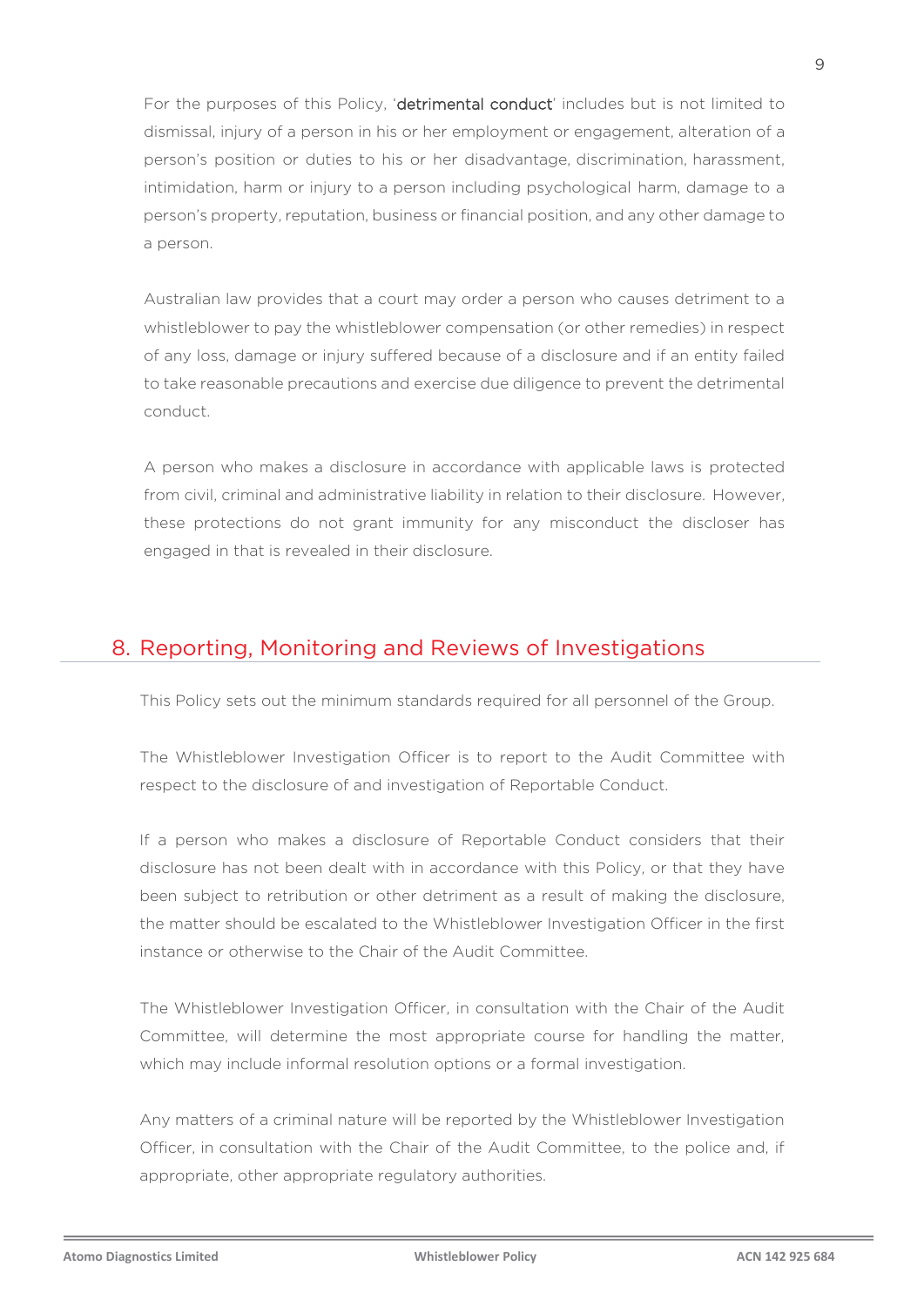# 9. Reporting to Other Persons and Organisations

Under the Corporations Act, a person may also make a report about Reportable Conduct to:

- any director of Atomo Diagnostics;
- Atomo Diagnostics's auditor, or a member of the audit team conducting an audit of the Atomo Diagnostics Group; and
- ASIC or APRA.

Such reports will also qualify as Protected Reports.

A person is entitled to make such a report without making a prior report to their manager or to an Authorised Recipient as described in this Policy.

However, the Group encourages concerns to be reported to a person's manager or to an Authorised Recipient in the first instance.

Similar protection exists for disclosures related to the tax affairs of an entity under the Taxation Administration Act. The Tax Administration Act provides protection for disclosures of information that indicates misconduct or an improper state of affairs in relation to the tax affairs of an entity or an associate of an entity where the person considers the information may assist in the recipient of that information to perform functions or duties in relation to the tax affairs of the entity or an associate.

Aside from making a disclosure under this Policy, individuals are free to make a protected disclosure at any time directly to an external party, such as ASIC, APRA and the Australian Federal Police, as provided for in the Corporations Act or under any other law.

#### 10. Legal Advice

The Corporations Act also permits a person to disclose information about Reportable Conduct to a legal practitioner for the purpose of obtaining legal advice or representation about the operation or application of the whistleblower protections in the Corporations Act. Any such disclosure will also qualify as a Protected Report.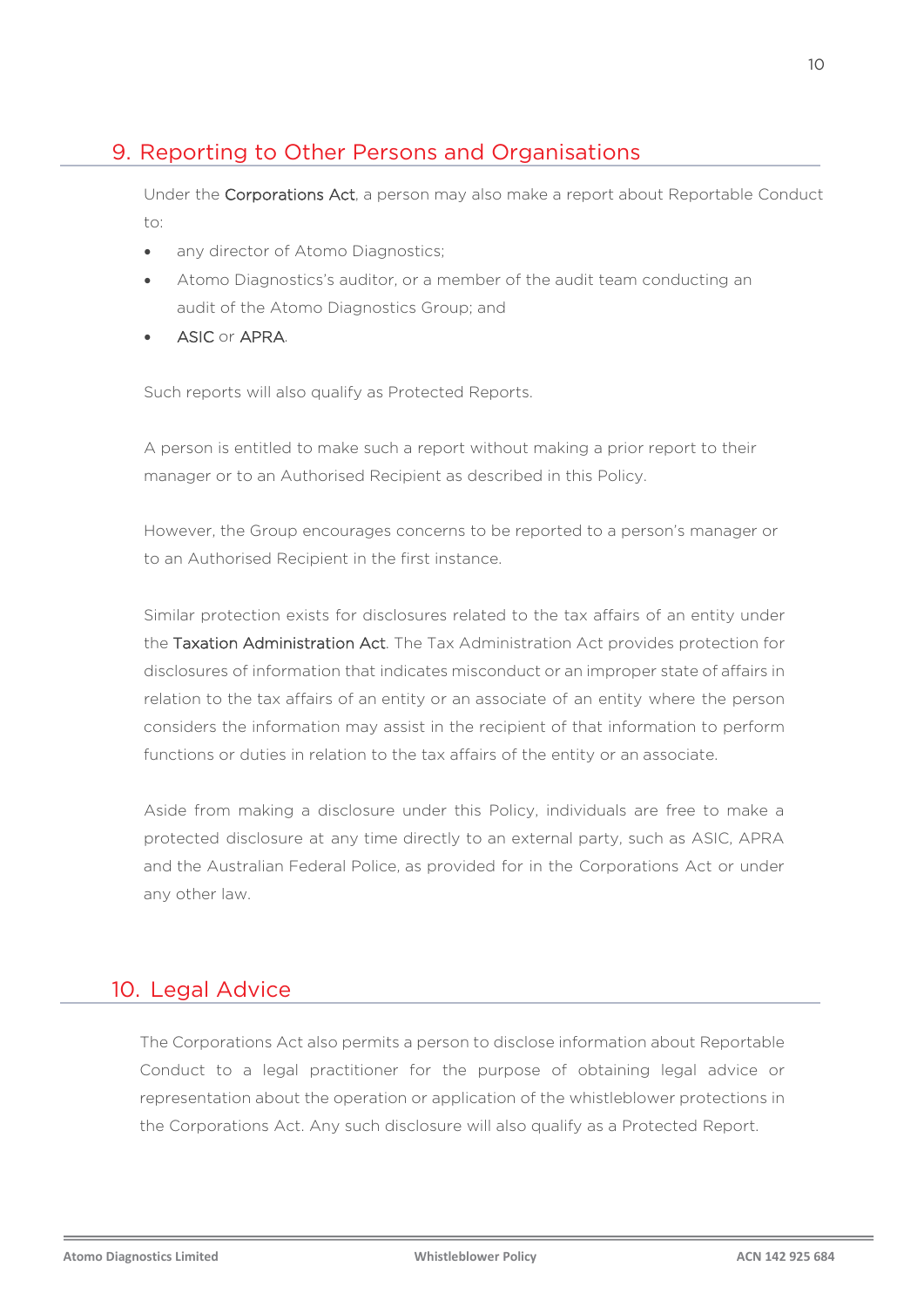A disclosure to a legal practitioner for the purposes of obtaining legal advice or legal representation in relation to the operation of the whistleblower provisions in the Corporations Act are protected, even in the event that the legal practitioner concludes that a disclosure does not relate to a discloseable matter

#### 11. Public Interest and Emergency Disclosures

In limited circumstances, the Corporations Act permits a person to make a report about Reportable Conduct to a member of the Federal Parliament or a State Parliament or to a journalist and for that report to qualify as a Protected Report.

It is important for the person making the disclosure to understand the criteria for making a public interest or emergency disclosure.

For example, a disclosure must have previously been made to ASIC, APRA or other certain bodies as set out in the Corporations Act and in the case of a public interest disclosure, certain time periods must have passed since the previous disclosure.

The Group recommends a person considering making such a disclosure obtain independent legal advice to ensure that they understand these conditions if they are considering making a public interest disclosure or emergency disclosure.

## 12.Advice on Whether a Matter is Reportable Conduct

If a person is unsure whether something they are concerned about is Reportable Conduct, they may seek confidential guidance from the Whistleblower Protection Officer or an independent legal practitioner.

## 13. False Reporting

The Group will treat all reports of Reportable Conduct seriously and will ensure that Eligible Persons who raise concerns in accordance with this Policy will have the benefit of the protections afforded by this Policy.

However, deliberate false reporting will not be tolerated.

False reports could have significant effects on the Group's reputation and the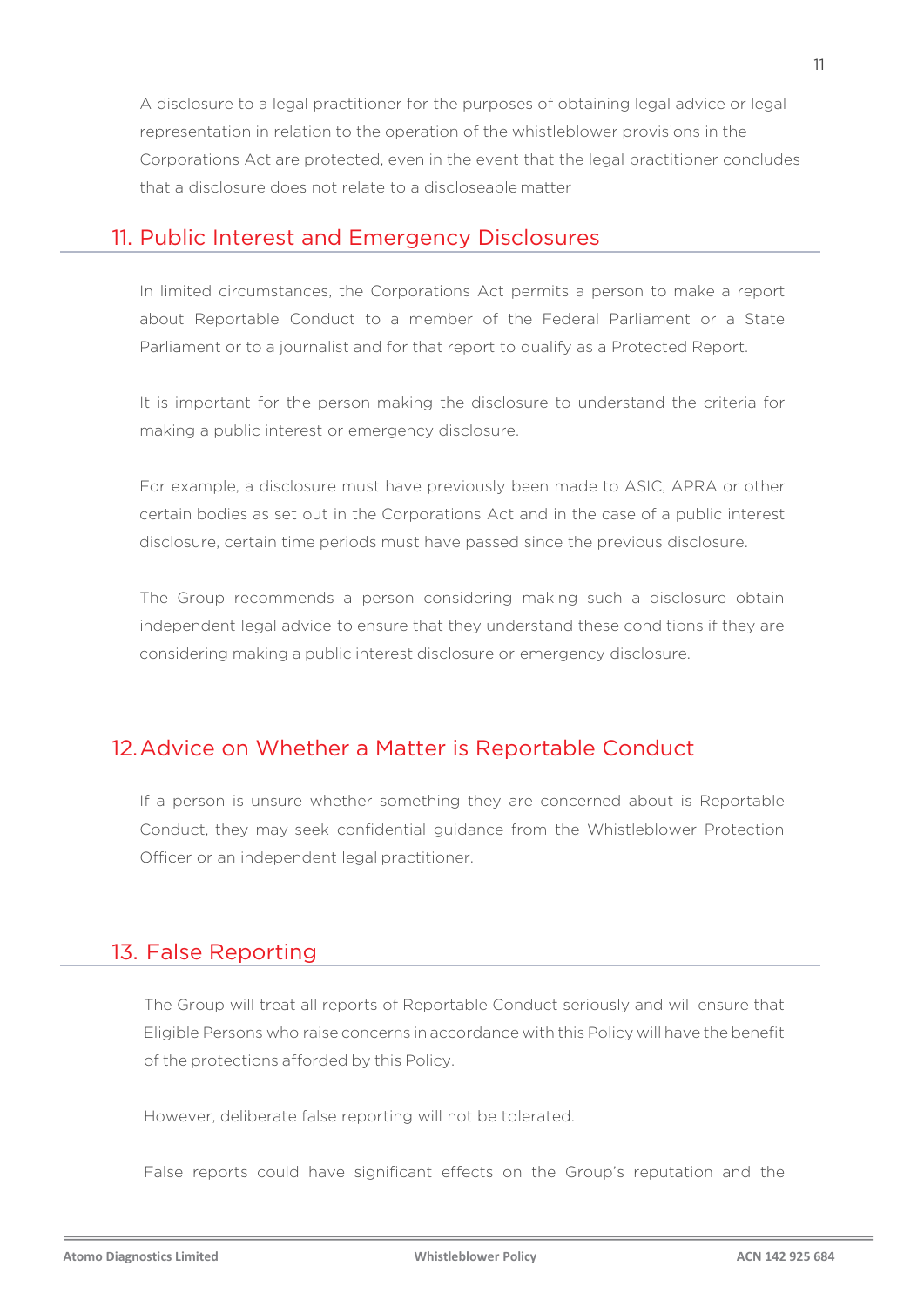personal reputations of other people and may also lead to a significant waste of time and effort.

Any person found to have made a deliberate false report will be subject to disciplinary action.

## 14. Protection Against Legal Actions

Unless a report is deliberately false, a person who makes a disclosure which qualifies for protection under this Policy will not be subject to any civil, criminal or administrative liability for making the report and no action, claim or demand may be taken or made of or against the person for making the disclosure.

A person who has made a report is taken not to have committed any offence against any legislation which imposes a duty to maintain confidentiality with respect to any information disclosed.

## 15. Disclosures That Are Not Covered By This Policy

Disclosures of information that is not about Reportable Conduct are not covered by this Policy and do not qualify for protection under the Corporations Act.

In particular, disclosures that relate solely to personal work-related grievances are not covered by this Policy and information relating to these matters may not be disclosed under this Policy.

A matter is a personal work-related grievance if it relates to a person's employment or former employment with the Group and has implications for them personally but:

- does not have significant broader implications for the Group; and
- does not relate to anything done or alleged to be done by the person in relation to Reportable Conduct.

Matters that might constitute personal work-related grievances include:

a decision relating to a person's engagement or the terms and conditions of engagement, including a decision regarding any transfer or promotion applied for;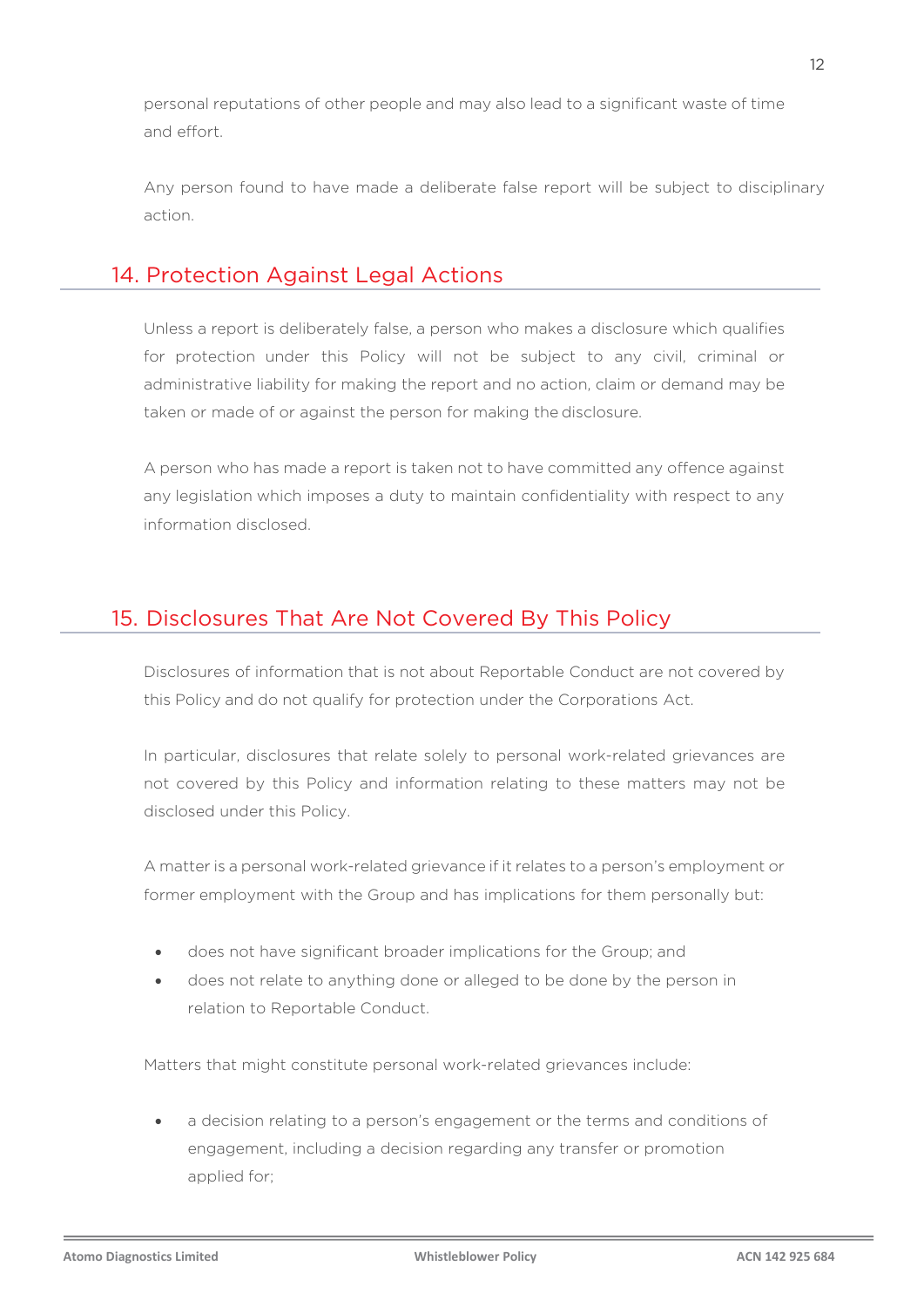- raising with the person matters relating to their performance in their role, or any other matters arising in the ordinary course of their engagement;
- any investigation of alleged misconduct by the person, or a decision to take disciplinary action, suspend or terminate their engagement; or
- an interpersonal conflict between the person and another employee.

Sometimes a disclosure about one of these matters may also constitute a report about Reportable Conduct, for example if the disclosure relates to information that suggests misconduct beyond a person's own circumstances or a larger or more systemic issue about the culture or environment of the Group.

If a person believe that this describes their situation then it is recommended that they seek advice from the Whistleblower Protection Officer.

If a person does have a personal work-related grievance that does not involve any Reportable Conduct, but they would like internal assistance to resolve that grievance then please contact the HR and Administration Manager.

### 16. Access to This Policy

This Policy will be made available in the Corporate Governance section of the Group's website and the Group's intranet.

A copy may also be obtained from a Whistleblower Protection Officer.

## 17. Training

The Group will provide training to employees in respect of their rights and obligations under this Policy and will provide training to managers and others who may receive disclosures made under this Policyon how to handle those disclosures.

#### 18. Review of Policy

This Policy and related procedures will be reviewed periodically by the Audit Committee to ensure that whistleblower reports are being appropriately recorded, investigated and responded to and to consider whether any changes are required to the Policy or procedures.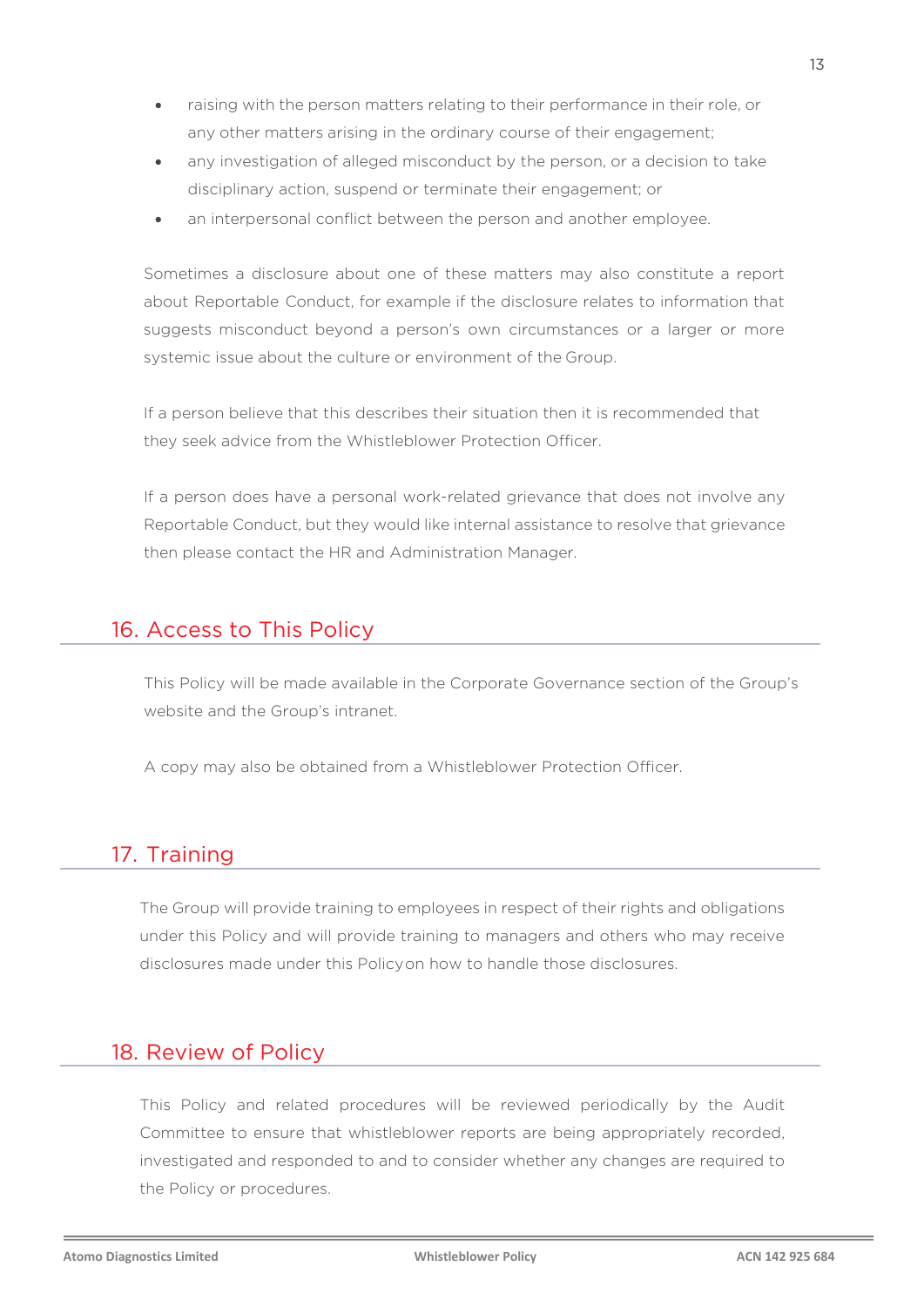# 19. Definitions

| <b>APRA</b>             | Australian Prudential Regulation Authority.                            |
|-------------------------|------------------------------------------------------------------------|
| <b>ASIC</b>             | Australian Securities and Investments Commission.                      |
| <b>Corporations Act</b> | Corporations Act 2001 (Cth).                                           |
| Eligible Person         | Directors, officers, employees (including permanent, part-time, fixed  |
|                         | term or temporary), contractors, consultants, suppliers of services or |
|                         | goods (whether paid or unpaid) and employees of those suppliers,       |
|                         | third party providers, interns, secondees, auditors, advisers and      |
|                         | former employees of the Group, individuals                             |
|                         | who are associates of any entity within the Group and includes         |
|                         | relatives, dependents and spouses of any of those persons.             |
| Eligible Recipient      | An officer or senior manager of the Group, the internal or external    |
|                         | auditor (including a member of an audit team conducting an audit) or   |
|                         | actuary or a person authorised by the Group to receive disclosure      |
|                         | that may qualify for protection.                                       |
| <b>Protected Report</b> | In broad terms, the protections available under this policy and the    |
|                         | Corporations Act are available when an Eligible Person (defined        |
|                         | above) makes a report about Reportable Conduct (defined below) to      |
|                         | certain people or categories of people (e.g. an Eligible Recipient as  |
|                         | defined above).                                                        |
|                         |                                                                        |
|                         | A report made in these circumstances is referred to in this policy as  |
|                         | a Protected Report.                                                    |

L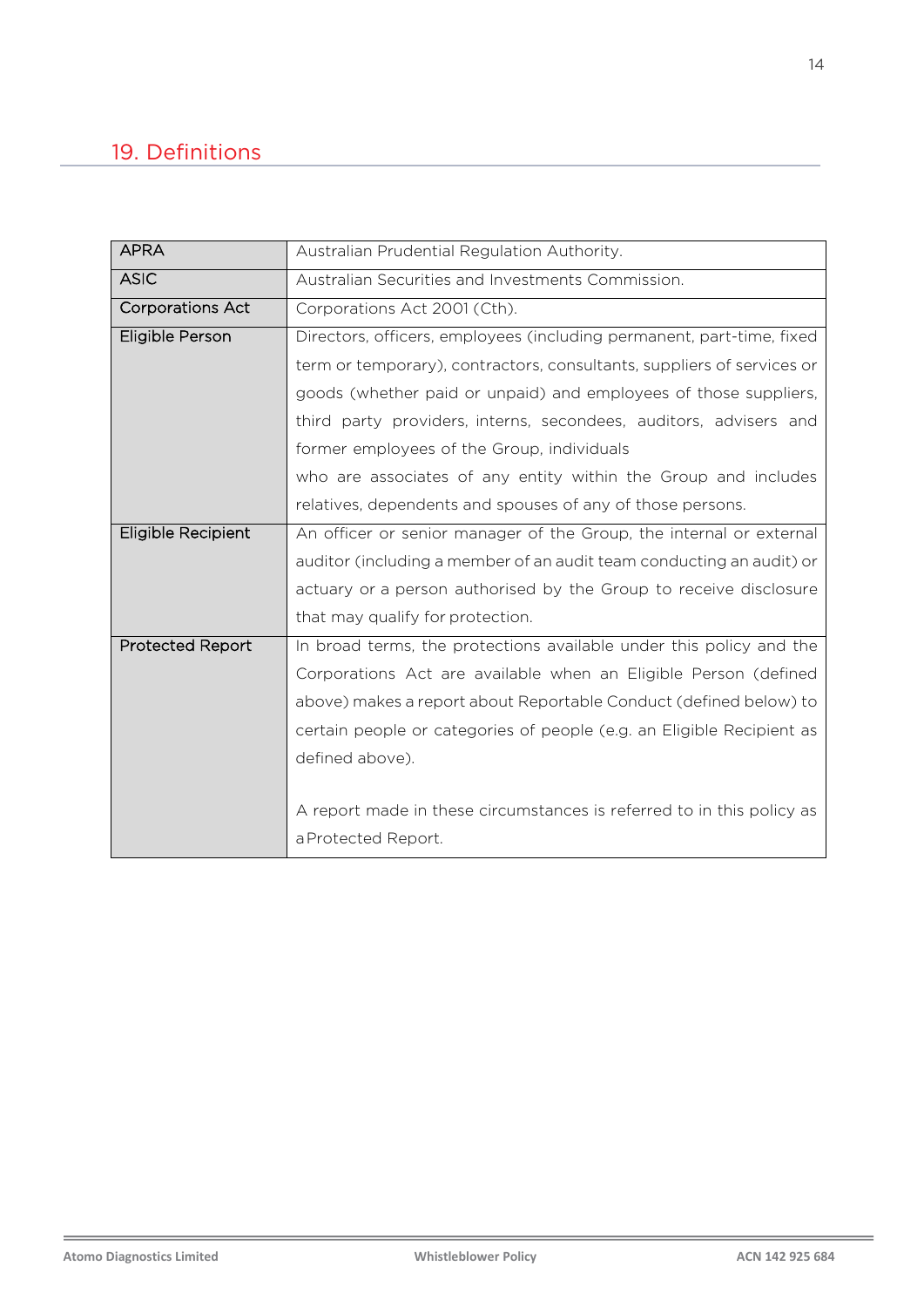| Reportable Conduct        | Actual or suspected illegal, unacceptable or undesirable conduct.             |
|---------------------------|-------------------------------------------------------------------------------|
|                           | This may include conduct or behaviour (actual, suspected or                   |
|                           | attempted) that is:                                                           |
|                           | criminal; dishonest; unethical; fraudulent; misleading; deceptive;            |
|                           | corrupt; non-compliant with, or may give rise to questionable,                |
|                           | accounting or auditing practices;                                             |
|                           | in breach of regulations, legislation or inappropriate workplace<br>$\bullet$ |
|                           | behaviour, or other failure to comply with any legal or regulatory            |
|                           | obligation;                                                                   |
|                           | a serious risk to public health, public safety or the environment;<br>٠       |
|                           | deliberate conduct or otherwise, that may cause material                      |
|                           | financial, non-financial or reputational risk to the Group; or                |
|                           | inconsistent with the [Code of Conduct] or other Group policies.              |
|                           |                                                                               |
|                           | Reportable Conduct can include the conduct of a third                         |
|                           | party such as a supplier or service provider.                                 |
|                           |                                                                               |
|                           | Some examples include:                                                        |
|                           | illegal conduct, such as theft, dealing in, or use of illicit drugs,          |
|                           | violence or threatened violence, and criminal damage against                  |
|                           | property;                                                                     |
|                           | fraud, money laundering or misappropriation of funds;                         |
|                           | offering or accepting a bribe;                                                |
|                           | financial irregularities;                                                     |
|                           | failure to comply with, or breach of, legal or regulatory                     |
|                           | requirements; and                                                             |
|                           | engaging in or threatening to engage in detrimental conduct                   |
|                           | against a                                                                     |
|                           | person who has made a disclosure or is believed or suspected to               |
|                           | have made or be planning to make a disclosure.                                |
| <b>Tax Administration</b> | Taxation Administration Act 1953 (Cth).                                       |
| Act                       |                                                                               |
| Whistleblower             | Means the person(s) who are responsible for leading investigations            |
| Investigation             | into disclosures made in accordance with this Policy. The                     |
| Officer                   | Whistleblower Investigation Officer will be a different person to the         |
|                           | Whistleblower Protection Officer.                                             |
| Whistleblower             | Means the persons set out in section 2 of this Policy.                        |
| <b>Protection Officer</b> |                                                                               |
|                           | The role of the Whistleblower Protection Officer is to:                       |

L